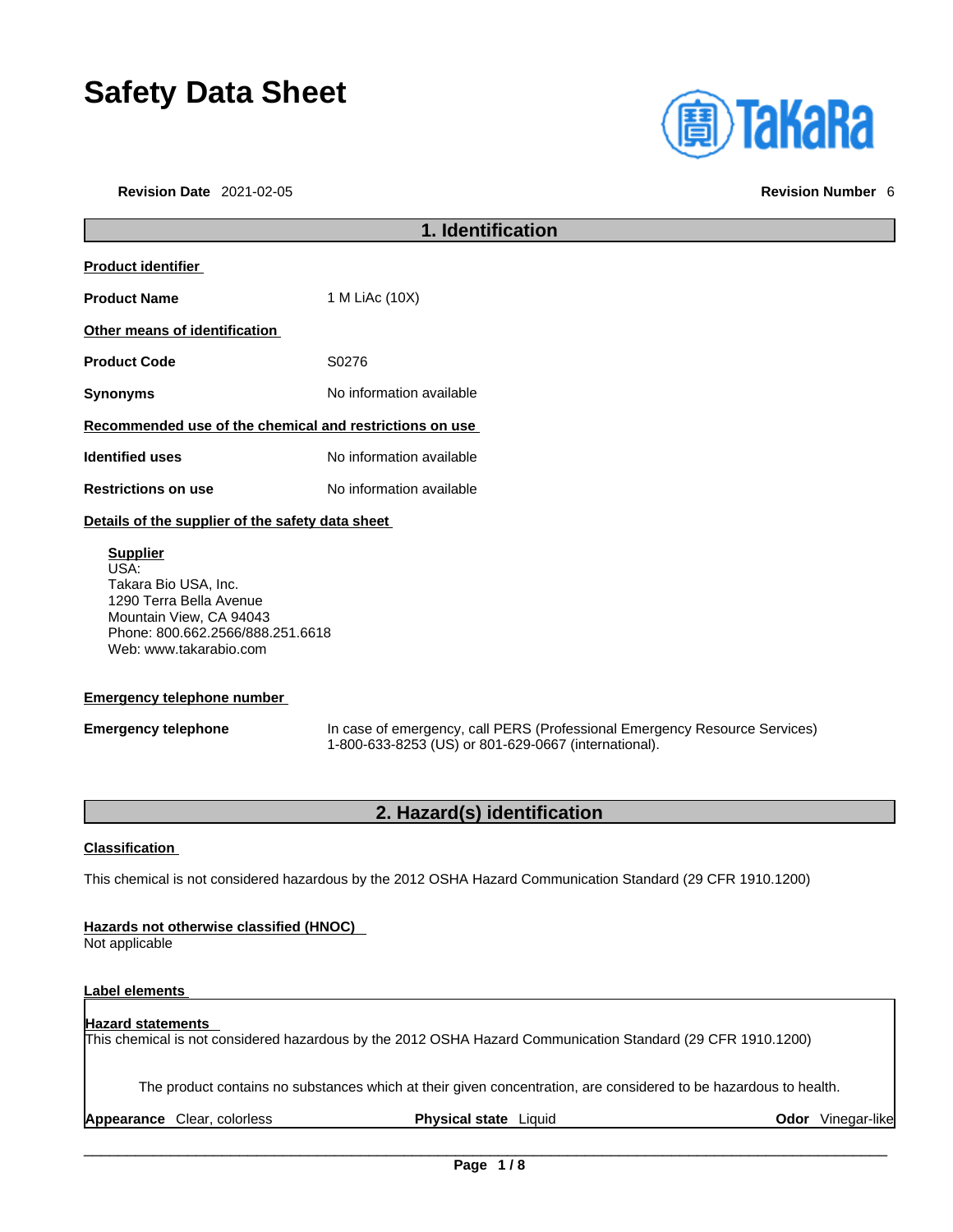#### **Other information**

No information available.

# **3. Composition/information on ingredients**

#### **Substance**

Not applicable.

#### **Mixture**

The product contains no substances which at their given concentration, are considered to be hazardous to health

# **4. First-aid measures**

### **Description of first aid measures**

| <b>Inhalation</b>                                                          | Remove to fresh air.                                                                                                    |  |
|----------------------------------------------------------------------------|-------------------------------------------------------------------------------------------------------------------------|--|
| Eye contact                                                                | Rinse thoroughly with plenty of water for at least 15 minutes, lifting lower and upper eyelids.<br>Consult a physician. |  |
| <b>Skin contact</b>                                                        | Wash skin with soap and water.                                                                                          |  |
| <b>Ingestion</b>                                                           | Clean mouth with water and drink afterwards plenty of water.                                                            |  |
| Most important symptoms and effects, both acute and delayed                |                                                                                                                         |  |
| <b>Symptoms</b>                                                            | No information available.                                                                                               |  |
| Indication of any immediate medical attention and special treatment needed |                                                                                                                         |  |
| Note to physicians                                                         | Treat symptomatically.                                                                                                  |  |

# **5. Fire-fighting measures**

| <b>Suitable Extinguishing Media</b>                             | Use extinguishing measures that are appropriate to local circumstances and the<br>surrounding environment.                            |  |
|-----------------------------------------------------------------|---------------------------------------------------------------------------------------------------------------------------------------|--|
| <b>Large Fire</b>                                               | CAUTION: Use of water spray when fighting fire may be inefficient.                                                                    |  |
| Unsuitable extinguishing media                                  | Do not scatter spilled material with high pressure water streams.                                                                     |  |
| Specific hazards arising from the<br>chemical                   | No information available.                                                                                                             |  |
| <b>Explosion Data</b><br>Sensitivity to mechanical impact None. |                                                                                                                                       |  |
| Sensitivity to static discharge                                 | None.                                                                                                                                 |  |
| Special protective equipment for<br>fire-fighters               | Firefighters should wear self-contained breathing apparatus and full firefighting turnout<br>gear. Use personal protection equipment. |  |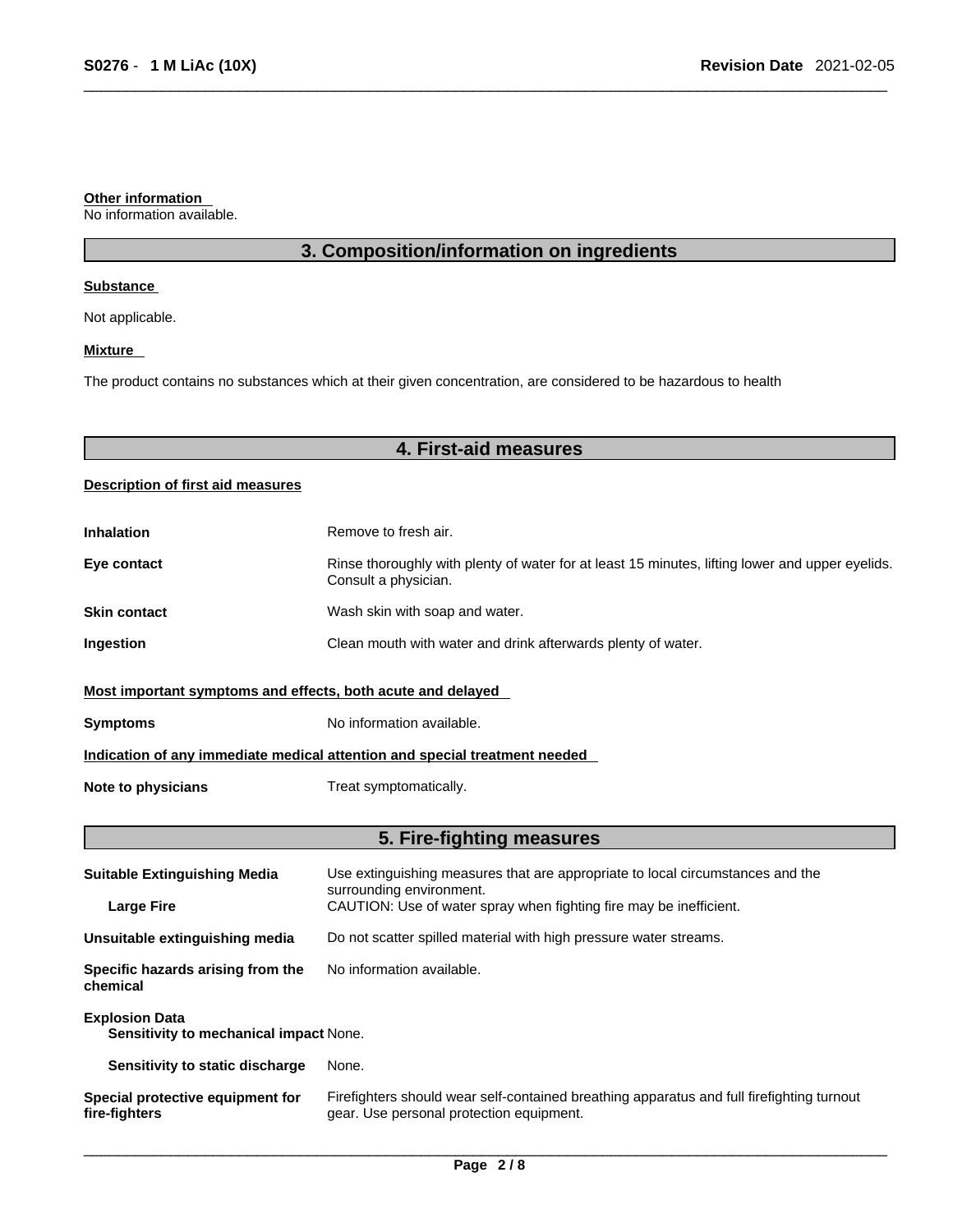| 6. Accidental release measures                                      |                                                                        |  |
|---------------------------------------------------------------------|------------------------------------------------------------------------|--|
| Personal precautions, protective equipment and emergency procedures |                                                                        |  |
| <b>Personal precautions</b>                                         | Ensure adequate ventilation.                                           |  |
|                                                                     |                                                                        |  |
| Methods and material for containment and cleaning up                |                                                                        |  |
|                                                                     |                                                                        |  |
| <b>Methods for containment</b>                                      | Prevent further leakage or spillage if safe to do so.                  |  |
| Methods for cleaning up                                             | Pick up and transfer to properly labeled containers.                   |  |
|                                                                     |                                                                        |  |
|                                                                     |                                                                        |  |
|                                                                     | 7. Handling and storage                                                |  |
| <b>Precautions for safe handling</b>                                |                                                                        |  |
| Advice on safe handling                                             | Handle in accordance with good industrial hygiene and safety practice. |  |
| Conditions for safe storage, including any incompatibilities        |                                                                        |  |
| <b>Storage Conditions</b>                                           | Keep container tightly closed in a dry and well-ventilated place.      |  |
|                                                                     |                                                                        |  |
| 8. Exposure controls/personal protection                            |                                                                        |  |

**Control parameters** 

| Appropriate engineering controls                                      |                                                                                                                                                                             |  |
|-----------------------------------------------------------------------|-----------------------------------------------------------------------------------------------------------------------------------------------------------------------------|--|
| <b>Engineering controls</b>                                           | <b>Showers</b><br>Eyewash stations<br>Ventilation systems.                                                                                                                  |  |
| Individual protection measures, such as personal protective equipment |                                                                                                                                                                             |  |
| <b>Eye/face protection</b>                                            | No special protective equipment required.                                                                                                                                   |  |
|                                                                       |                                                                                                                                                                             |  |
| Skin and body protection                                              | No special protective equipment required.                                                                                                                                   |  |
| <b>Respiratory protection</b>                                         | No protective equipment is needed under normal use conditions. If exposure limits are<br>exceeded or irritation is experienced, ventilation and evacuation may be required. |  |
| <b>General hygiene considerations</b>                                 | Handle in accordance with good industrial hygiene and safety practice.                                                                                                      |  |

# **9. Physical and chemical properties**

| Information on basic physical and chemical properties |                  |  |
|-------------------------------------------------------|------------------|--|
| <b>Physical state</b>                                 | Liauid           |  |
| Appearance                                            | Clear, colorless |  |
| Color                                                 | Clear            |  |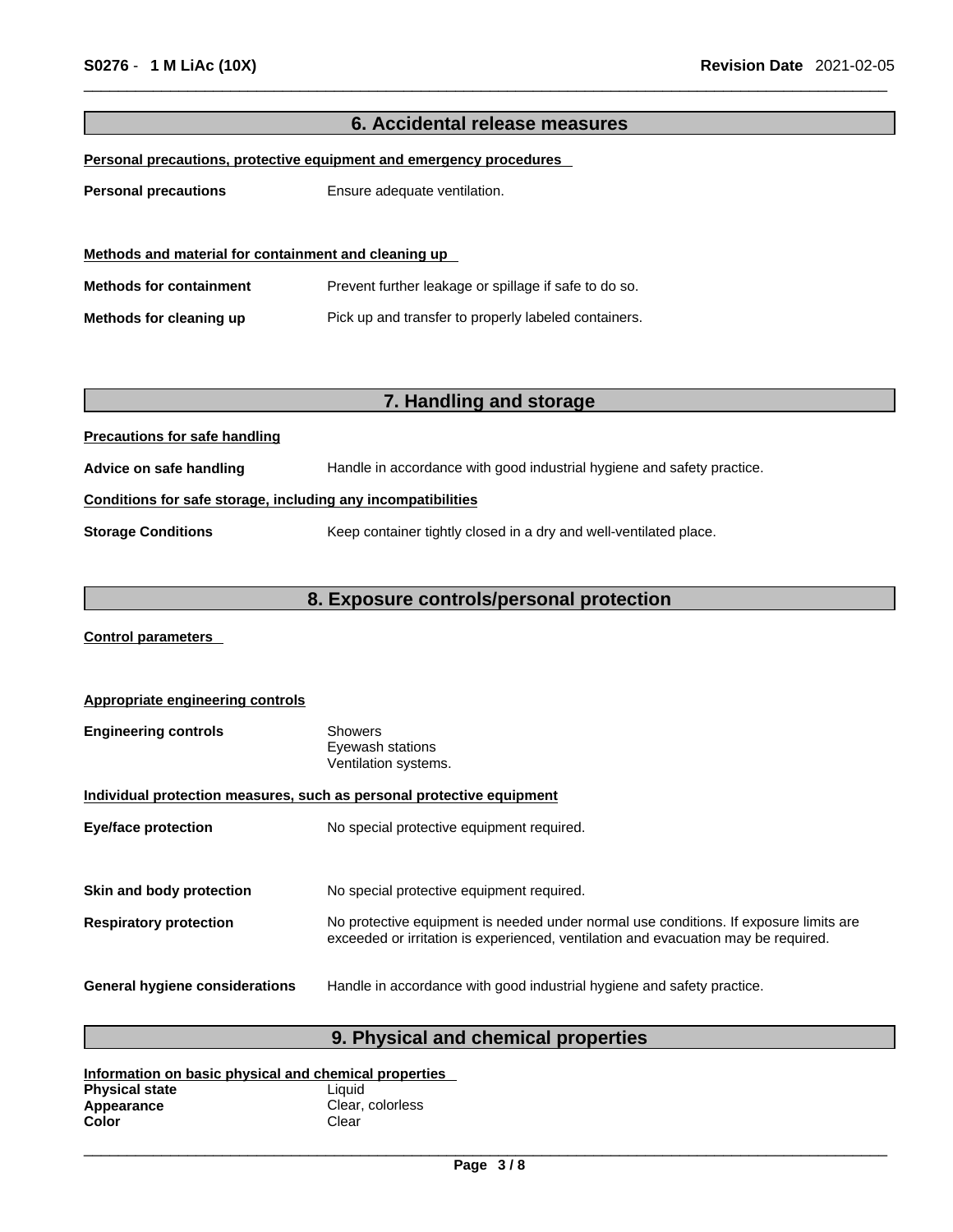| Odor                             | Vinegar-like             |                  |
|----------------------------------|--------------------------|------------------|
| Odor Threshold                   | No information available |                  |
| <b>Property</b>                  | Values                   | Remarks • Method |
| pН                               | $7-9$                    | None known       |
| Melting point / freezing point   | No data available        | None known       |
| Boiling point/boiling range (°C) | No data available        | None known       |
| Flash point                      | No data available        | Open cup         |
| <b>Evaporation Rate</b>          | no data available        | None known       |
| Flammability (solid, gas)        | no data available        | None known       |
| <b>Flammability Limit in Air</b> |                          | None known       |
| <b>Upper flammability limit:</b> | No data available        |                  |
| Lower flammability limit:        | No data available        |                  |
| Vapor pressure                   | no data available        | None known       |
| Vapor density                    | No data available        | None known       |
| <b>Relative density</b>          |                          | None known       |
| Water solubility                 | No data available        | None known       |
| Solubility in other solvents     | no data available        | None known       |
| <b>Partition coefficient</b>     | no data available        | None known       |
| <b>Autoignition temperature</b>  | No data available        | None known       |
| <b>Decomposition temperature</b> |                          | None known       |
| Kinematic viscosity              | No data available        | None known       |
| <b>Dynamic Viscosity</b>         | no data available        | None known       |
| Other information                |                          |                  |
| <b>Explosive properties</b>      | No information available |                  |
| <b>Oxidizing properties</b>      | No information available |                  |
| Softening point                  | No information available |                  |
| Molecular Weight                 | No information available |                  |
| <b>VOC Content (%)</b>           | No information available |                  |
| <b>Liquid Density</b>            | No information available |                  |
| <b>Bulk Density</b>              | No information available |                  |
|                                  | .                        | 20 H H 20        |

### **10. Stability and reactivity**

| <b>Reactivity</b>                                                       | No information available.                 |
|-------------------------------------------------------------------------|-------------------------------------------|
| <b>Chemical stability</b>                                               | Stable under normal conditions.           |
| <b>Possibility of hazardous reactions</b> None under normal processing. |                                           |
| <b>Conditions to Avoid</b>                                              | None known based on information supplied. |
| Incompatible materials                                                  | None known based on information supplied. |
|                                                                         |                                           |

**Hazardous decomposition products** None known based on information supplied.

# **11. Toxicological information**

### **Information on likely routes of exposure**

| <b>Inhalation</b>   | Specific test data for the substance or mixture is not available. |
|---------------------|-------------------------------------------------------------------|
| Eye contact         | Specific test data for the substance or mixture is not available. |
| <b>Skin contact</b> | Specific test data for the substance or mixture is not available. |
| Ingestion           | Specific test data for the substance or mixture is not available. |

**<u>Symptoms related to the physical, chemical and toxicological characteristics</u>**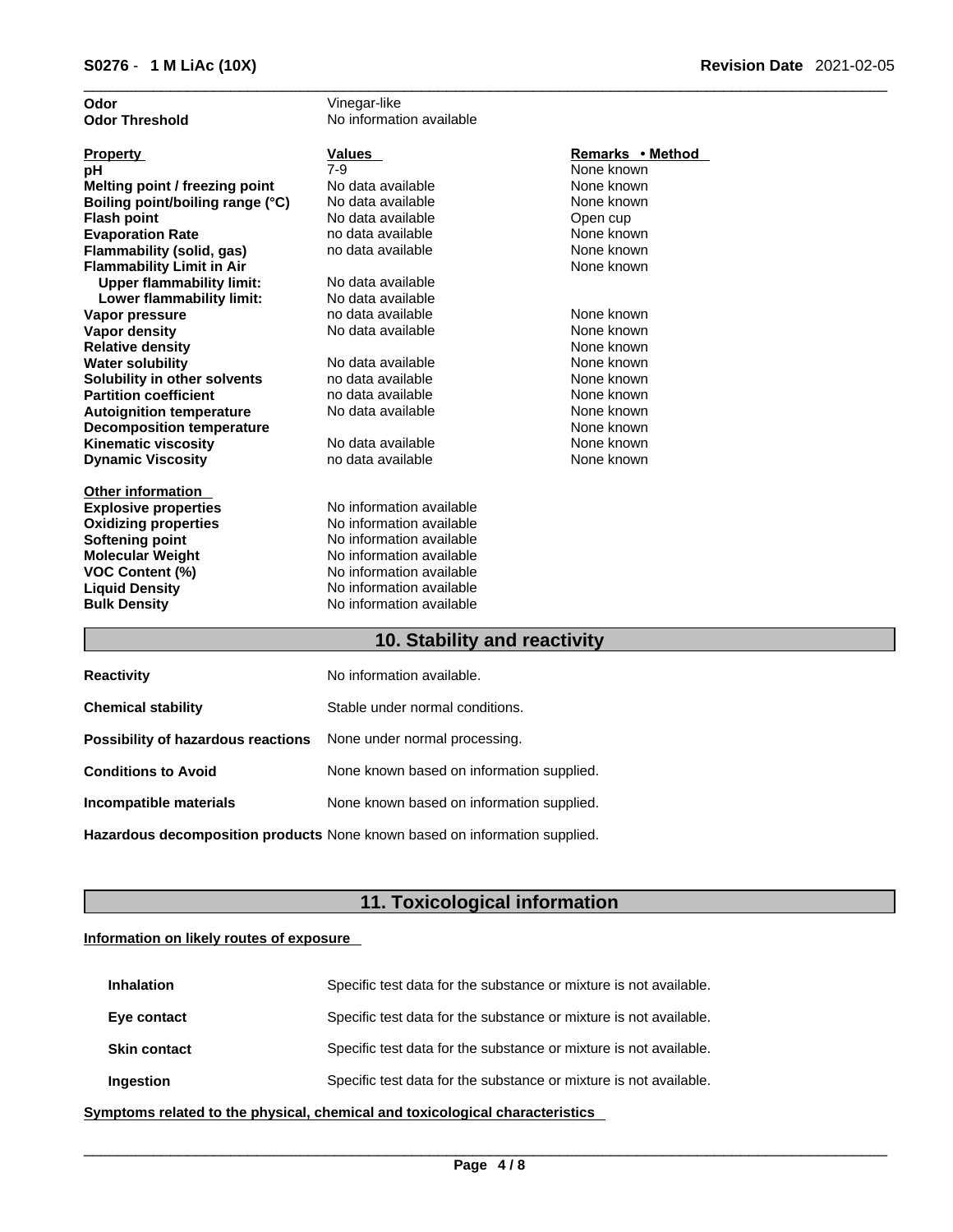**Symptoms** No information available.

#### **Acute toxicity**

**Numerical measures of toxicity**

|                                   | <u>Delayed and immediate effects as well as chronic effects from short and long-term exposure</u> |
|-----------------------------------|---------------------------------------------------------------------------------------------------|
| <b>Skin corrosion/irritation</b>  | No information available.                                                                         |
| Serious eye damage/eye irritation | No information available.                                                                         |
| Respiratory or skin sensitization | No information available.                                                                         |
| Germ cell mutagenicity            | No information available.                                                                         |
| Carcinogenicity                   | No information available.                                                                         |
| <b>Reproductive toxicity</b>      | No information available.                                                                         |
| <b>STOT - single exposure</b>     | No information available.                                                                         |
| <b>STOT - repeated exposure</b>   | No information available.                                                                         |
| <b>Aspiration hazard</b>          | No information available.                                                                         |
| Other adverse effects             | No information available.                                                                         |
| <b>Interactive effects</b>        | No information available.                                                                         |
|                                   | 12. Ecological information                                                                        |
| <b>Ecotoxicity</b>                | The environmental impact of this product has not been fully investigated.                         |
| Persistence and degradability     | No information available.                                                                         |
| <b>Bioaccumulation</b>            | There is no data for this product.                                                                |
| Other adverse effects             | No information available.                                                                         |

# **13. Disposal considerations**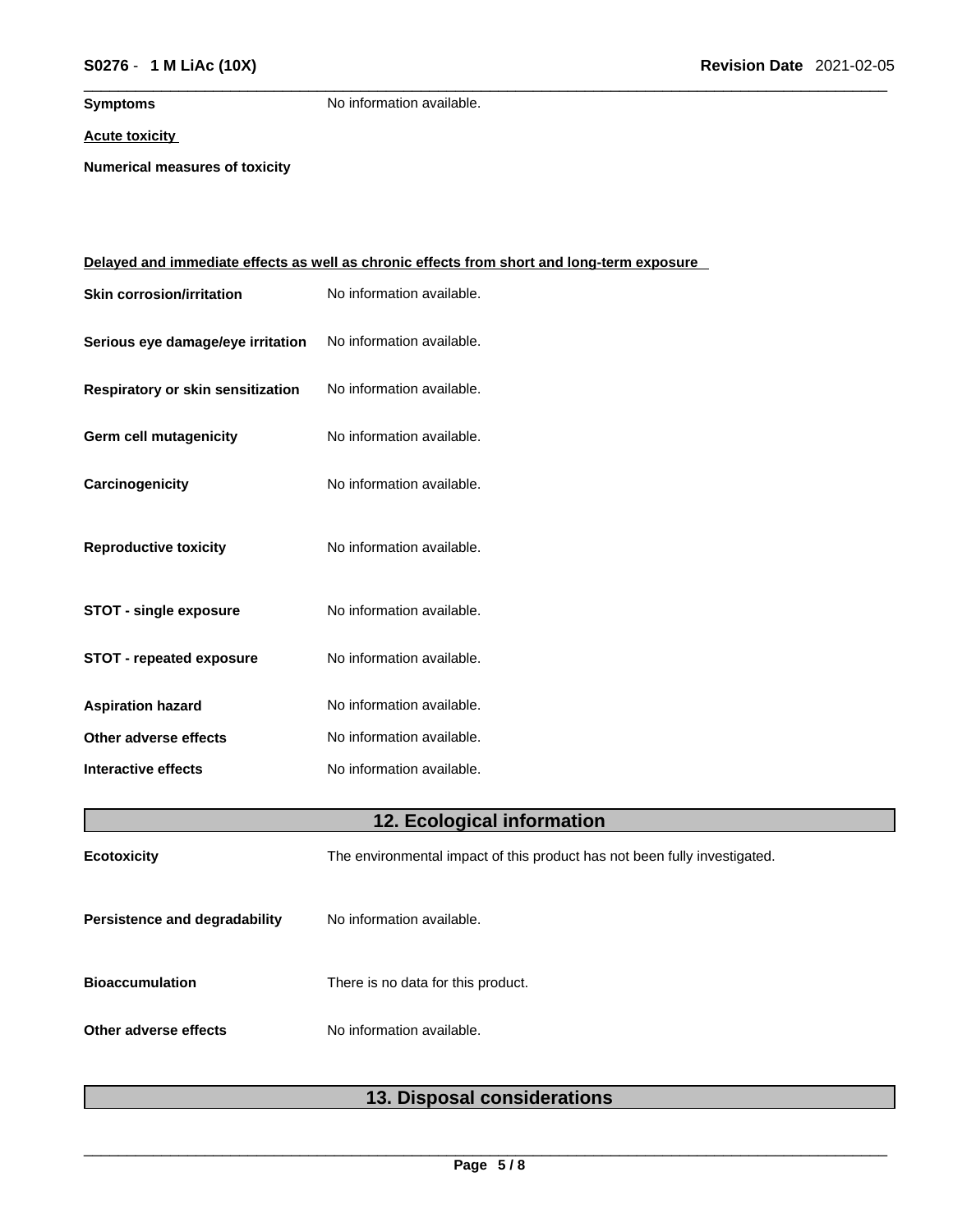#### **Waste treatment methods**

| Waste from residues/unused    | Dispose of in accordance with local regulations. Dispose of waste in accordance with |
|-------------------------------|--------------------------------------------------------------------------------------|
| products                      | environmental legislation.                                                           |
| <b>Contaminated packaging</b> | Do not reuse empty containers.                                                       |

# **14. Transport information**

|             | 1 F<br><b>Dogulator</b> |
|-------------|-------------------------|
| <b>ADN</b>  | Not regulated           |
| <b>ADR</b>  | Not regulated           |
| <b>RID</b>  | Not regulated           |
| <b>IMDG</b> | Not regulated           |
| <b>IATA</b> | Not regulated           |
| ICAO (air)  | Not regulated           |
| <b>MEX</b>  | Not regulated           |
| <b>TDG</b>  | Not regulated           |
| <b>DOT</b>  | Not regulated           |

### **15. Regulatory information**

#### **International Inventories**

#### **TSCA** -.

\*Contact supplier for details. One or more substances in this product are either not listed on the US TSCA inventory, listed on the confidential US TSCA inventory or are otherwise exempted from inventory listing requirements

| <b>DSL/NDSL</b>      |   |
|----------------------|---|
| <b>EINECS/ELINCS</b> |   |
| <b>ENCS</b>          |   |
| <b>IECSC</b>         | ٠ |
| KECL                 |   |
| <b>PICCS</b>         |   |
| <b>AICS</b>          |   |
|                      |   |

 **Legend:** 

 **TSCA** - United States Toxic Substances Control Act Section 8(b) Inventory

 **DSL/NDSL** - Canadian Domestic Substances List/Non-Domestic Substances List

 **EINECS/ELINCS** - European Inventory of Existing Chemical Substances/European List of Notified Chemical Substances

 **ENCS** - Japan Existing and New Chemical Substances

 **IECSC** - China Inventory of Existing Chemical Substances

 **KECL** - Korean Existing and Evaluated Chemical Substances

 **PICCS** - Philippines Inventory of Chemicals and Chemical Substances

 **AICS** - Australian Inventory of Chemical Substances

#### **US Federal Regulations**

#### **SARA 313**

Section 313 of Title III of the Superfund Amendments and Reauthorization Act of 1986 (SARA). This product does not contain any chemicals which are subject to the reporting requirements of the Act and Title 40 of the Code of Federal Regulations, Part 372.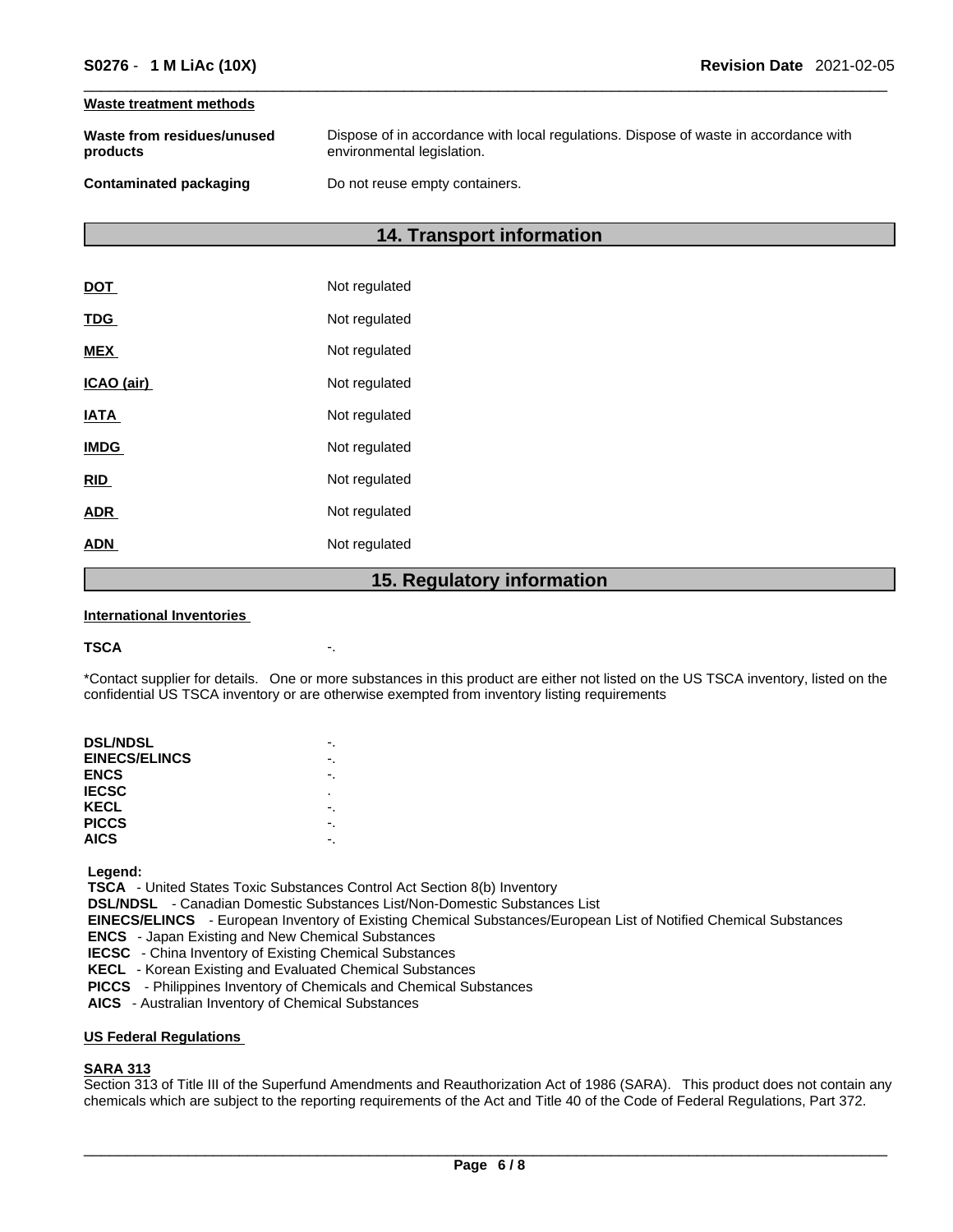#### **SARA 311/312 Hazard Categories**

Should this product meet EPCRA 311/312 Tier reporting criteria at 40 CFR 370, refer to Section 2 of this SDS for appropriate classifications.

#### **CWA (Clean WaterAct)**

This product does not contain any substances regulated as pollutants pursuant to the Clean Water Act (40 CFR 122.21 and 40 CFR 122.42).

#### **CERCLA**

This material, as supplied, does not contain any substances regulated as hazardous substances under the Comprehensive Environmental Response Compensation and Liability Act (CERCLA) (40 CFR 302) or the Superfund Amendments and Reauthorization Act (SARA) (40 CFR 355). There may be specific reporting requirements at the local, regional, or state level pertaining to releases of this material.

#### **US State Regulations**

#### **California Proposition 65**

This product does not contain any Proposition 65 chemicals.

#### **U.S. State Right-to-Know Regulations**

This product does not contain any substances regulated under applicable state right-to-know regulations

#### **U.S. EPA Label Information**

#### **EPA Pesticide Registration Number** Not applicable